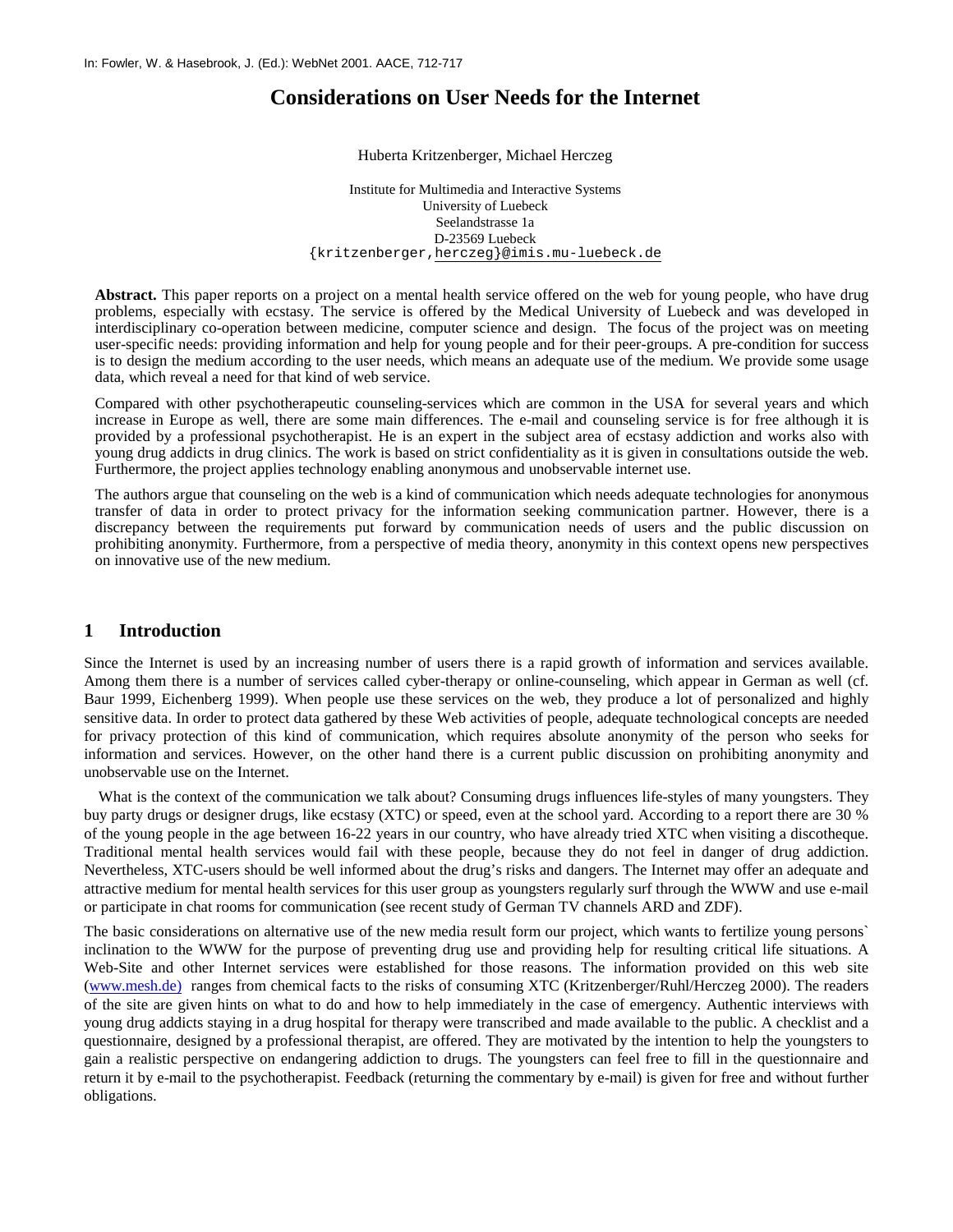#### **2 On Efficiency and Ethics of Psychotherapy and Counseling Services on the Web**

The Web offers a new medium for those people who seek for advice. Therefore, it proved that counseling services have become well-established in America and recently developing in Europe as well. There are many offers for online-counseling on the WWW, e.g.

- http:[//www.loveadvic](http://www.loveadvi/)e.com (Dr. Tracy Capot, who takes 49,95 Dollars per question)
- [http://www.feelgoodcounseling.cm/onlinecounsel.htm](http://www.feelgoodcounseling.com/onlinecounsel.htm) (Ask Michele...)
- <http://www.healthyplace.com/CCI/>
- http://www.netpsych.com/holmes (offer for online counseling by the psychotherapist Leonard Holmes)
- [http://www.metanoia.org](http://www.metanoia.org/)
- www.counselingcafe.com/ser\_info.htm

Many of these online-counseling services are offered by psychotherapists on the basis of e-mail contacts, sometimes there is additionally consultation via chat. Information seeking persons virtually meet with a psychotherapist for private counseling, or ask questions to experts concerning emotional help. Online counseling is meant as a viable alternative source of help when traditional help is not available, e.g. if someone has no access to a therapist nearby or might be nervous or embarrassed about face-to-face counseling. Of course, these offers are not intended for people who are severely depressed or in need of clinical care. However, it is meant as an affordable solution for those who are simply going through a tough time. Licensed psychologists offer personal training for life and career, assistance for moving life toward dreams and goals by starting an online consulting service. E-mail counseling works by asking questions or telling the situation wanted help for. The person in search of help can decide whether or not he or she wants to have an on-going relationship or just a one-time session.

There are some years of experiences with this kind of counseling in the USA, but less experiences in Europe. Some examples for online-counseling in Europe are mainly self-help groups, where counseling is for free. However, it is not always sure or even intended that advice is given by a professional in the respective area of interest. In some cases it is clear, that advice is given by a professional therapist or doctor, as it is the case with the following web addresses:

- www.profa.de/sextra (ProFamilia gives advice on questions concerning sexuality and pregnancy)
- http://www2.telecom.at/femwien/jugend.htm (online-counseling offered by the Austrian Society for Family Planning for Young People)
- http://www.telefonseelsorge.de/beratung/index.html (German telephone samaritans)

A new (since March 2000) mental health service in Germany is www.lifeline.de/navigagtion/index.html. Under the motto of "putting your questions to a doctor and get an answer" the web site offers e-mail contact, a chat café, tests and information on many subjects concerning psychological problems, sexuality, AIDS and so on. The users are offered a web form to fill in, where the insertion of name and personal e-mail address are optional. For taking part in the chat discussions the advice seekers can use a nick name. Lifeline strongly insists on the user's acceptance of the conditions of usage and declares that lifeline doesn't give any guarantee on correctness and accuracy of the answers given in any conversation or advice seeking dialogues. According to the way they see themselves, they offer only the technical platform for enabling communication between patients and doctors. In consequence, lifeline doesn't take over any responsibility for damage and doesn't want to pay compensation if things will go wrong. There are many other online-counseling services on the internet, see also Döring (2000) for an overview and categorization of these sites.

With some exceptions mostly information, e.g. on organizations, services or subject areas of interest, is provided at web sites. Some of the exceptions to this practice are named above. These exceptions clearly indicate the new trend for onlinecounseling which exists in Europe. But there is an intensive discussion on the use of media for psychotherapist's practice. The new medium discussed now is the internet. Some years ago ethical questions on audio or video recordings of psychotherapist sessions were discussed. Under the media aspect, several arguments could be put forward against the kind of onlinecounseling described above. Some mental health experts believe that it is an inferior method because the therapist cannot witness the patient's body language, demeanor or tone of voice. So, the quality of communication will be limited and communication can fail in predictable ways, depending upon the model or stereotypes they employ (Fiske/Taylor 1991). As more and more counseling services appear, mental health professional organizations begin to consider the impacts, as well as questions concerning ethics and efficiency of psychotherapists providing services over the WWW.

As far as professionalism is concerned, one can never be absolutely sure, if the e-mail or chat conversation partner is really a professional expert in the subject field. Furthermore, what about confidentiality? Strict confidentiality for e-mail contacts has to be guaranteed by the expert providing assistance and help, as the psychotherapist can do in our project, who is motivated by his professional background and affiliation. This is important from the point of view of data security. Above this common criteria critical questions may cause severe threat for punishment which would prevent youngsters in face-to-face communication situation from openness and honesty. In order to enhance confidentiality of the communication partner, the German professional association of psychotherapists is discussing to give a certificate for those, who should be allowed to provide online counseling and online therapy.

Liability is another aspect, which cannot easily be guaranteed with online-counseling. Communication via the internet is always in danger to be stopped at any time, whenever one of the communication partners does no longer want to proceed. On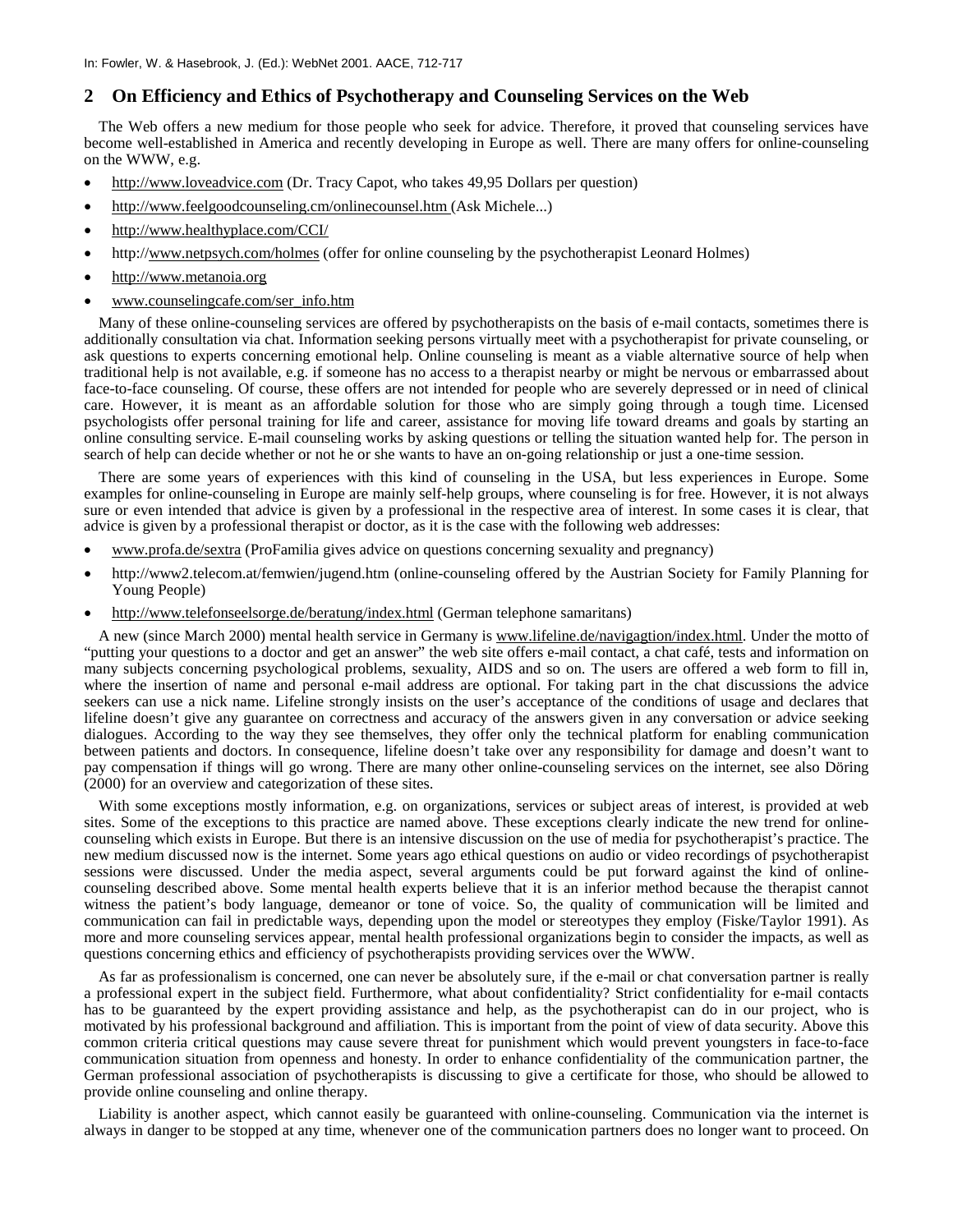In: Fowler, W. & Hasebrook, J. (Ed.): WebNet 2001. AACE, 712-717

the one side this fact makes internet contact very attractive for many people. On the other side, however, there is a disadvantage connected with this freedom. As there is no reliable basis for receiving a relevant answer right in time, e.g. in the emergency case.

In our project "Ecstasy-Online" data encoding with PGP (pretty good privacy) is the first step of severe data transfer in email communication. Online-counseling needs secure methods to prevent attacks and guarantee confidentiality and anonymity of communication. Therefore, adequate methods are to be developed, evaluated and adapted. However, in none of the contacts with the psychotherapist anyone encoded the e-mail messages with pgp. We suppose this is for reasons of not providing a user-friendly interface with the pgp-software. Furthermore, we consider this observation as a hint that user's mental models (Herczeg 1994) on confidentiality differ from real technical conditions for privacy on the web.

Our next step will be to enable anonymity and unobservability for communication over the internet. As every use of internet services generates data traces, which can be recorded and combined at every step taken on the transfer path (Danz et al. 1999), it bears the danger of third parties to take a look at the content. Therefore, according to technical reasons all data transfer over the internet is of limited confidentiality in the above sense. In order to guarantee a maximum of confidentiality, technical concepts like anonymity and being unobserved during communication are suggested (WAU 1999). These concepts will be implemented for application in Ecstasy-Online in cooperation with the commissioner for data protection in Schleswig-Holstein in the project WAU (web surfing anonymous and unobservable), funded by the European Commission, where a technology for anonymity on the web based on mix-techniques (Chaum 1981) is developed.

### **3 Aesthetics of Online-Counseling Services for the Target Group**

Aesthetics is essential in order attract the target group to use the web site. Adequacy for a Web site for youngsters means to adapt verbally, in tone of voice, and visually with graphic design. This should not be done by adult people who are always in danger to adapt to their own mental models and stereotypes of young people. Authentic and user adequate design involves young people's own experiences, their way of thinking and their attitudes towards proper life-style. The graphic design of the Web pages was done by a student of design (Muthesius Hochschule, Kiel, Germany) in order to meet people's taste and lifestyle.



Fig 1. Screen shot from Ecstasy Online illustrating information structure

The screen shot of "Ecstasy-Online" (figure 1) shows the subject areas, for which information is provided: What to do in the case of emergency (including subjects: what to do and how to help, the effects drugs take, contact persons and so on).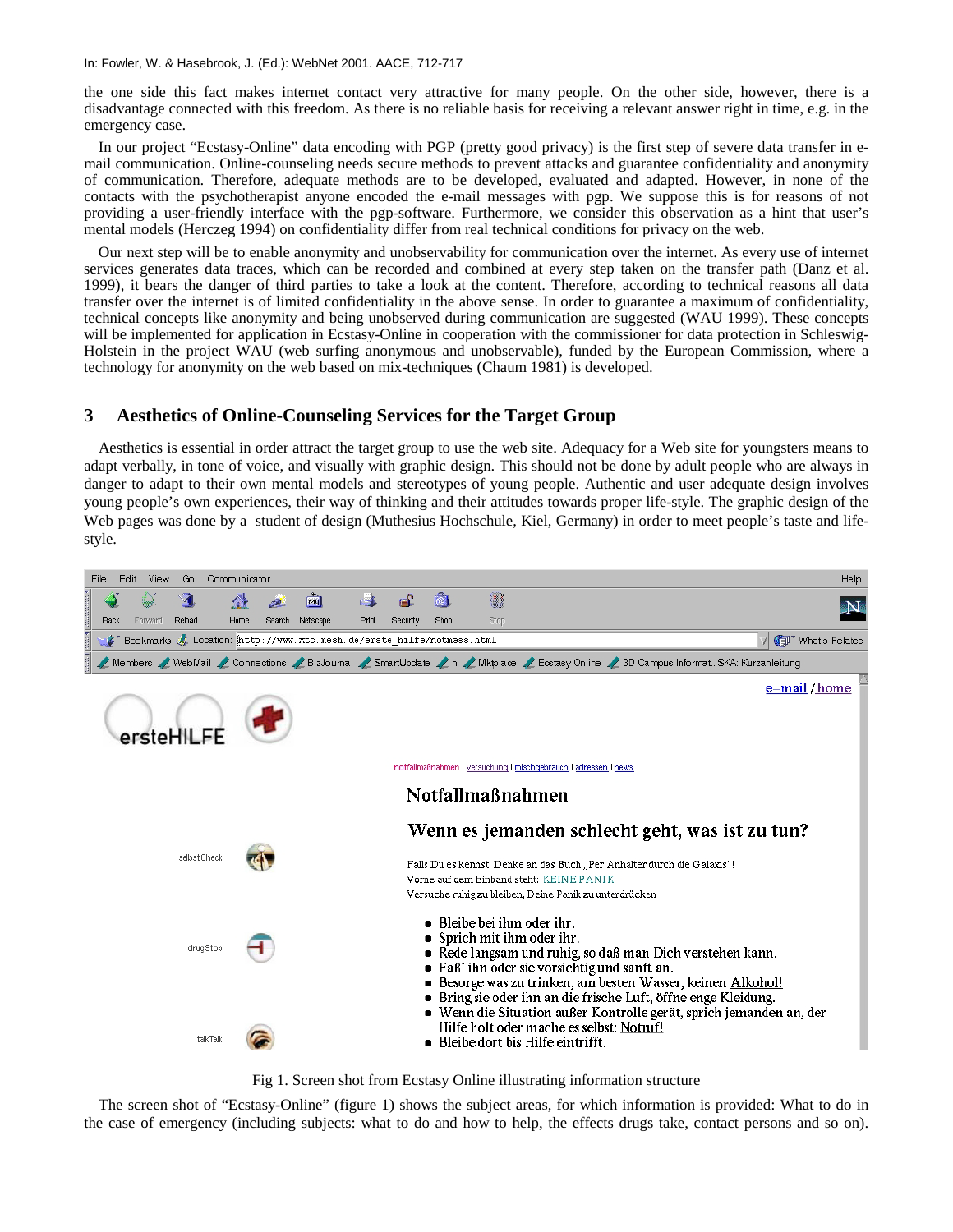#### In: Fowler, W. & Hasebrook, J. (Ed.): WebNet 2001. AACE, 712-717

There is information that will help a person to estimate the degree of her or his addiction to drugs and the risk taken by this. The subject area called "drug stop" gives background information on drugs (chemistry), hints on literature and further information on subjects of interest. In the subject area "talk talk", communication means and interviews with drug addicted people reporting experiences in drug problems are provided. The subject area "this server" informs about the persons who are responsible for the web site, about the service itself and about privacy and anonymity on the internet and what confidentiality means in the context of "Ecstasy-Online". The subject areas are divided in a way to offer the target group quick access and a mirror of their problems and questions. In order to cope with the users' mental models and expectations there are only small chunks of information on each node, mostly short texts, in order not to bore people. The information structure is clear and concise and the important facts are marked with bullets. Besides getting information from the web site, there is a possibility for email communication with a psychotherapist.

Since more than one and a half year we have some experiences in providing mental health services to young people over the internet. In the following sections some usage data are given on information demand from Ecstasy Online. Table I shows the total number of pages requested in Ecstasy-Online from October 1999 to July 2001. In the most frequented months, March 2000, July 2000, March 2001, May 2001 and June 2001, more than 10.000 pages where requested. This clearly shows that there is a continuous interest in our service, even if it is currently restricted to the narrow subject of ecstasy use and for the clearly defined target group of those young people and their peer groups (parents, friends), who are exposed to XTC addiction or are in danger of consuming this party drug.



NUMBER OF REQUESTED PAGES / MONTHLY SUMMARY

TABLE I

Table II shows a daily summary of the number of requested web pages in Ecstasy-Online. We see that information is demanded all over the week. Information are demanded nearly equally on week-days, less demand is during the weekend. TABLE II



NUMBER OF REQUESTED PAGES / DAILY SUMMARY (OCT 99-JULY 01)

 Similarily, the hourly summary on requested web pages, given in table III, shows that information on demand is needed. Although there are peaks in the early afternoon  $(1 \text{ p.m. to } 3 \text{ p.m.})$ , there is also considerable demand in the evening hours and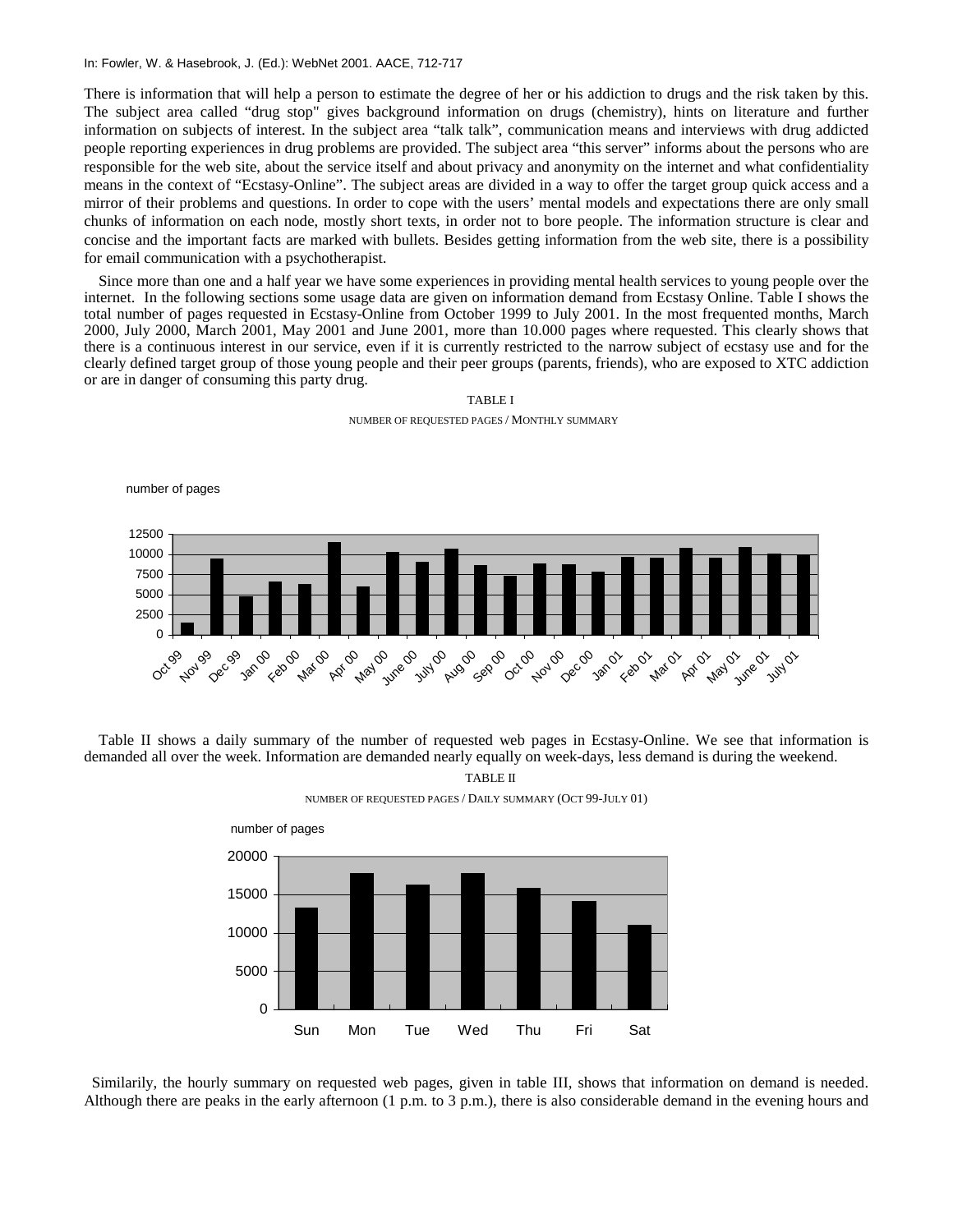also during the night. Therefore, this statistics as well as the statistics summarizing the weekly demand show that availability of information-on-demand seems to be an important need of this user group.



## **4 On the Actual Discussion on Anonymous and Unobservable Internet Use**

Online-Counseling as discussed above is one example for the citizens needs on anonymous and unobservable communication on the Internet. The subject is on discussion, since the possibility of blanket coverage of peoples` behaviors have been enlarged by the internet. In consequence the discussion on privacy protection, anonymity and unobservable use of the internet was intensified. To keep data of surfers confidential, however, is a nightmare scenario for example for customer profiling in e-commerce. Being anonymous and unobserved on the internet is intensively discussed by politicians in the context of cyber crime and therefore subject to legislation in several countries (Excerpt 2000; Schulzki-Haddouti 2000). The government of the Netherlands proposed to make the right on confidence in communication part of civil rights (Van Buuren 2001).

However, the question if anonymous internet use should become a civil right or not is controversially discussed in European countries (Krempl 2000). Since last year there is also a legislation draft of the European Council against cyber crime (Registratiekamer 2001; Vorschlag 2000). This legislation initiative foresees in article 6 that all internet providers have either to delete or to make anonymous all transfer data. On the other side there is a document of the European Working Group for Collaboration of the Police which states that several delegations (from Belgium, Denmark, France, the Netherlands, Sweden and Great Britain) see this with the reservation that the Commission would prevent access to data, which could be relevant to combating crime (Statewatch 2001). Another proposal for data collection of individual internet data transfer was put forward by the USA at the G-8-Conference (Lischka 2000), defining a kind of international internet police. Although this proposal was refused by "Internet Alliance" and by "Global Internet Project" it reveals international legislation's interest in stricter regulation and control for the communication and internet data transfer. According to their concept only digital signature should be allowed, but not the kind of anonymity needed for example for the kind of personal service offered in our project on XTC. However, in situations like mental health services for young people, there is absolutely no need for anyone to be able to reveal the identity of the communication partner or to get knowledge of sensitive personal data. In such cases it is obvious that freedom of communication needs adequate technology like the mix-concept which has to be implemented and cannot be negotiated among the communication partners (Pressemitteilung LD 08.11.1999).

## **5 Outlook**

The intense discussion on anonymity seems to neglect some aspects of communication freedom of some user groups of the citizens. In the context of freedom of communication it resembles a war on civil rights. If we relate this discussion to the history of media and if we try to understand it from this larger perspective, we want to argue with McLuhan that people always try to bring new media under control with respect to their functions and applications (cf. McLuhan 1995). However, the hybrid nature of crossing media and the resulting interactions have an explosive nature and effect on society. At the same time these effects and interactions give people a chance to recognize the new medium's real structure and potential to use it more adequate to the nature of the new medium. One aspect of the Internet is the potential of collecting detailed information